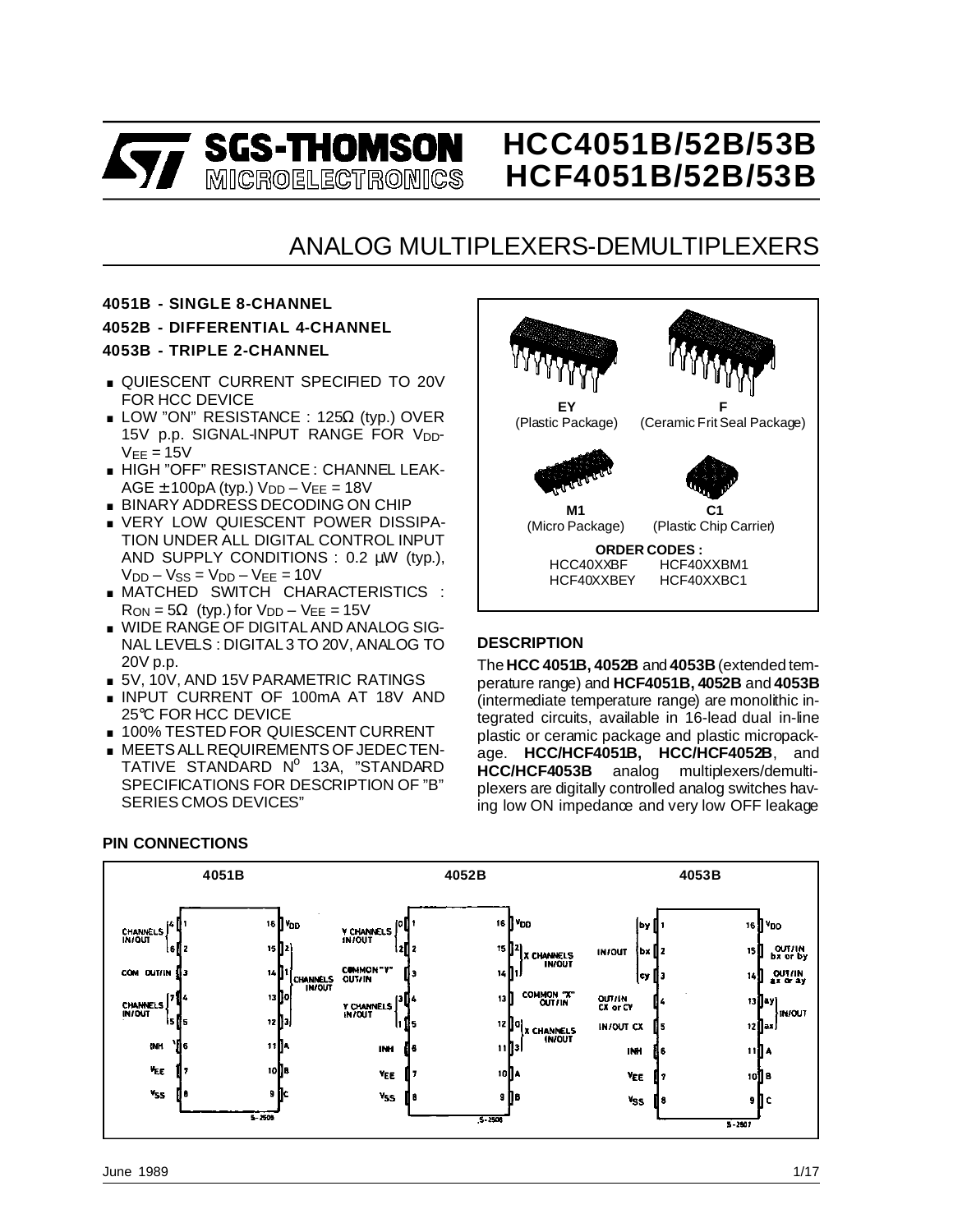current. These multiplexer circuits dissipate extremely low quiescent power over the full  $V_{DD} - V_{SS}$ and  $V_{DD} - V_{EE}$  supply-voltage ranges, independent of the logic state ofthe control signals. When a-logic "1" is present at the inhibit input terminal all channel are off. The **HCC/HCF4051B** is a single 8-channel multiplexer having three binary control inputs, A, B, and C, and an inhibit input. The three binary signals select 1 of 8 channels to be turned on, and connect one of the 8 inputs to the output. The **HCC/HCF4052B** is a differential 4-channel multiplexer having two binary control inputs, A and B, and an inhibit input. The two binary input signals select 1 of 4 pairs of channels to be turned on and connect the analog inputs to the outputs. The **HCC/HCF4053B** is a triple 2-channel multiplexer having three separate digital control inputs, A, B, and C, and an inhibit input. Each control input selects one of a pair of channels which are connected in a singlepole double-throw configuration.



#### **FUNCTIONAL DIAGRAMS AND TRUTH TABLES**

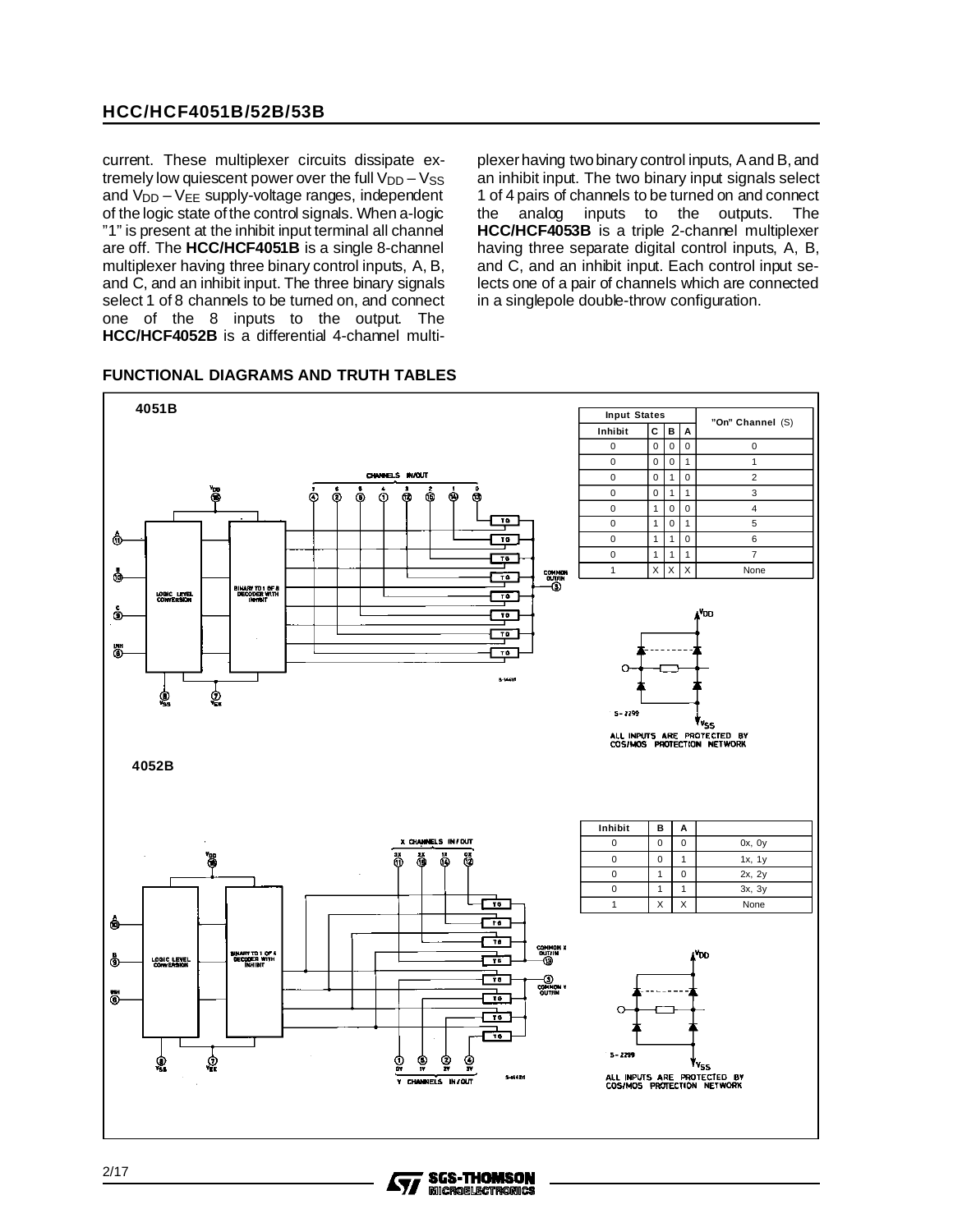#### **FUNCTIONAL DIAGRAMS AND TRUTH TABLES** (continued)



#### **ABSOLUTE MAXIMUM RATINGS**

| Symbol        | <b>Parameter</b>                                                           | Value                    | Unit            |
|---------------|----------------------------------------------------------------------------|--------------------------|-----------------|
| $V_{DD}$ *    | Supply Voltage: HCC Types                                                  | $-0.5$ to $+20$          | V               |
|               | <b>HCF</b> Types                                                           | $-0.5$ to $+18$          | V               |
| $V_i$         | Input Voltage                                                              | $-0.5$ to $V_{DD}$ + 0.5 | V               |
| ı,            | DC Input Current (any one input)                                           | ± 10                     | mA              |
| $P_{tot}$     | Total Power Dissipation (per package)<br>Dissipation per Output Transistor | 200                      | mW              |
|               | for $T_{op}$ = Full Package-temperature Range                              | 100                      | mW              |
| $T_{op}$      | Operating Temperature: HCC Types                                           | $-55$ to $+125$          | $^{\circ}C$     |
|               | <b>HCF</b> Types                                                           | $-40$ to $+85$           | $\rm ^{\circ}C$ |
| $T_{\tt sta}$ | Storage Temperature                                                        | $-65$ to $+150$          | $\rm ^{\circ}C$ |

Stresses above those listed under "Absolute Maximum Ratings" may cause permanent damage to the device. This is a stress rating only and functional operation of the device at these or any other conditions above those indicated in the operational sections of this specification is not implied. Exposure to absolute maximum rating conditions for external periods may affect device reliability.

 $*$  All voltage values are referred to  $V_{SS}$  pin voltage.

#### **RECOMMENDED OPERATING CONDITIONS**

| <b>Symbol</b>   | <b>Parameter</b>                                     | Value                             | Unit                               |
|-----------------|------------------------------------------------------|-----------------------------------|------------------------------------|
| V <sub>DD</sub> | Supply Voltage: HCC Types<br><b>HCF</b> Types        | 3 to 18<br>3 to 15                |                                    |
| $V_{1}$         | Input Voltage                                        | 0 to $V_{DD}$                     |                                    |
| $T_{op}$        | Operating Temperature: HCC Types<br><b>HCF</b> Types | $-55$ to $+125$<br>$-40$ to $+85$ | $\rm ^{\circ}C$<br>$\rm ^{\circ}C$ |

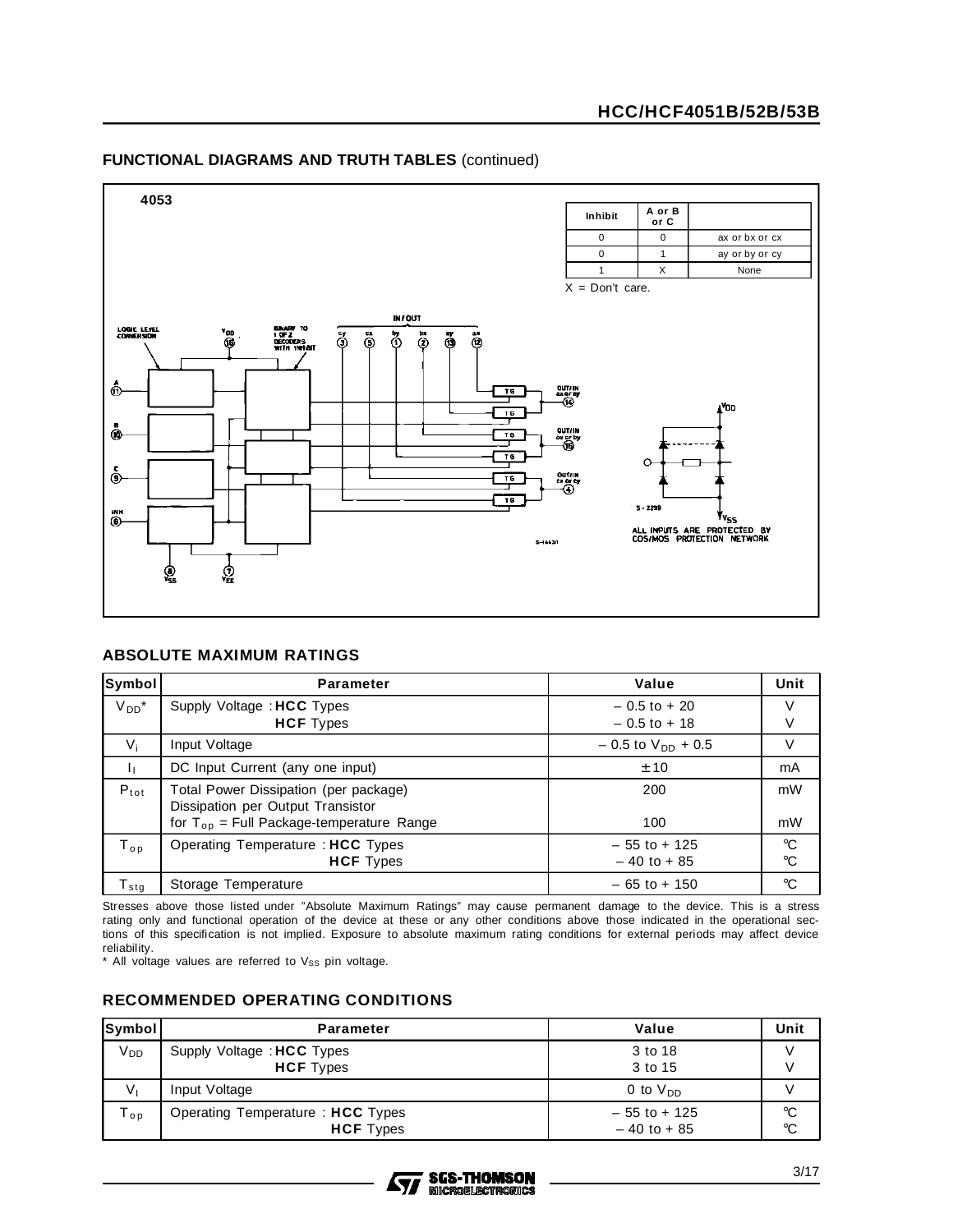|                                   |                                       |                            |                        | <b>Test Conditions</b><br>Value |                                       |                 |                  |                 |                 |                |                 |                     |      |      |
|-----------------------------------|---------------------------------------|----------------------------|------------------------|---------------------------------|---------------------------------------|-----------------|------------------|-----------------|-----------------|----------------|-----------------|---------------------|------|------|
| Symbol                            | <b>Parameter</b>                      |                            | $\overline{V}_{IS}$    | $V_{EE}$                        | $\overline{\mathsf{v}}_{\mathsf{ss}}$ | V <sub>DD</sub> |                  | $T_{Low}^*$     |                 | 25 °C          |                 | $T_{\text{High}}^*$ |      | Unit |
|                                   |                                       |                            | (V)                    | (V)                             | (V)                                   | (V)             | Min.             | Max.            | Min.            |                | $Typ.$ Max.     | Min.                | Max. |      |
| I <sub>L</sub>                    | Quiescent                             |                            |                        |                                 |                                       | 5               |                  | 5               |                 | 0.04           | 5               |                     | 150  |      |
|                                   | Device                                | <b>HCC</b>                 |                        |                                 |                                       | 10              |                  | 10              |                 | 0.04           | 10              |                     | 300  |      |
|                                   |                                       |                            |                        |                                 |                                       | $\overline{15}$ |                  | $\overline{20}$ |                 | 0.04           | $\overline{20}$ |                     | 600  |      |
|                                   | Current                               | Types                      |                        |                                 |                                       | $\overline{20}$ |                  | 100             |                 | 0.08           | 100             |                     | 3000 |      |
|                                   |                                       |                            |                        |                                 |                                       | $\overline{5}$  |                  | $\overline{20}$ |                 | 0.04           | 20              |                     | 150  | μA   |
|                                   |                                       | <b>HCF</b>                 |                        |                                 |                                       | 10              |                  | 40              |                 | 0.04           | 40              |                     | 300  |      |
|                                   |                                       | <b>Types</b>               |                        |                                 |                                       | 15              |                  | 80              |                 | 0.04           | 80              |                     | 600  |      |
| <b>SWITCH</b>                     |                                       |                            |                        |                                 |                                       |                 |                  |                 |                 |                |                 |                     |      |      |
| ON                                | Resistance                            |                            | $0 \leq V_1$           |                                 |                                       | 5               |                  | 880             |                 | 470            | 1050            |                     | 1200 |      |
|                                   |                                       | <b>HCC</b>                 | $\leq V_{DD}$          | 0                               | $\mathbf 0$                           | 10              |                  | 310             |                 | 180            | 400             |                     | 580  |      |
|                                   |                                       | <b>Types</b>               |                        |                                 |                                       | 15              |                  | 220             |                 | 125            | 280             |                     | 400  |      |
|                                   |                                       | <b>HCF</b>                 | $0 \leq V_1$           |                                 |                                       | $\overline{5}$  |                  | 880             |                 | 470            | 1050            |                     | 1200 | Ω    |
|                                   |                                       |                            | $\leq$ V <sub>DD</sub> | 0                               | 0                                     | 10              |                  | 330             |                 | 180            | 400             |                     | 520  |      |
|                                   |                                       | <b>Types</b>               |                        |                                 |                                       | 15              |                  | 230             |                 | 125            | 280             |                     | 360  |      |
| $\Delta ON$                       | Resistance $\overline{\Delta R_{ON}}$ |                            |                        |                                 |                                       | 5               |                  |                 |                 | 10             |                 |                     |      |      |
|                                   | (between any 2                        |                            |                        | $\mathbf 0$                     | 0                                     | 10              |                  |                 |                 | 10             |                 |                     |      | Ω    |
|                                   | channels)                             |                            |                        |                                 |                                       | $\overline{15}$ |                  |                 |                 | 5              |                 |                     |      |      |
| $OFF(\bullet)$                    | Any                                   |                            |                        |                                 |                                       |                 |                  |                 |                 |                |                 |                     |      |      |
| Channel                           | Channel                               | <b>HCC</b>                 |                        | $\Omega$                        | $\Omega$                              | 18              |                  | 100             |                 | ± 0.1          | 100             |                     | 1000 | nA   |
| Leakage                           | <b>OFF</b>                            | <b>Types</b>               |                        |                                 |                                       |                 |                  |                 |                 |                |                 |                     |      |      |
| Current                           | All                                   |                            |                        |                                 |                                       |                 |                  |                 |                 |                |                 |                     |      |      |
|                                   | Channels                              |                            |                        |                                 |                                       |                 |                  |                 |                 |                |                 |                     |      |      |
|                                   | <b>OFF</b>                            | <b>HCC</b>                 |                        |                                 |                                       |                 |                  |                 |                 |                |                 |                     |      |      |
|                                   |                                       | <b>Types</b>               |                        | 0                               | 0                                     | 18              |                  | 100             |                 | ± 0.1          | 100             |                     | 1000 | nA   |
|                                   | (common                               |                            |                        |                                 |                                       |                 |                  |                 |                 |                |                 |                     |      |      |
|                                   | OUT/IN)                               |                            |                        |                                 |                                       |                 |                  |                 |                 |                |                 |                     |      |      |
|                                   | Any                                   | <b>HCF</b>                 |                        |                                 |                                       |                 |                  |                 |                 |                |                 |                     |      |      |
|                                   | Channel                               | Types                      |                        | 0                               | 0                                     | 15              |                  | 300             |                 | ± 0.1          | 300             |                     | 1000 | nA   |
|                                   | <b>OFF</b>                            |                            |                        |                                 |                                       |                 |                  |                 |                 |                |                 |                     |      |      |
|                                   | All                                   |                            |                        |                                 |                                       |                 |                  |                 |                 |                |                 |                     |      |      |
|                                   | Channels                              | <b>HCF</b>                 |                        |                                 |                                       |                 |                  |                 |                 |                |                 |                     |      |      |
|                                   | <b>OFF</b>                            |                            |                        | $\mathbf 0$                     | 0                                     | 15              |                  | 300             |                 | $\pm$ 0.1      | 300             |                     | 1000 | nA   |
|                                   | (common                               | <b>Types</b>               |                        |                                 |                                       |                 |                  |                 |                 |                |                 |                     |      |      |
|                                   | OUT/IN)                               |                            |                        |                                 |                                       |                 |                  |                 |                 |                |                 |                     |      |      |
| $\overline{c}$                    | Input                                 |                            |                        |                                 |                                       |                 |                  |                 |                 | $\overline{5}$ |                 |                     |      |      |
| Capaci-                           | Output 4051                           |                            |                        |                                 |                                       |                 |                  |                 |                 | 30             |                 |                     |      |      |
| tance                             | Output 4052                           |                            |                        |                                 |                                       |                 |                  |                 |                 | 18             |                 |                     |      | pF   |
|                                   | Output 4053                           |                            |                        | $-5$                            | $-5$                                  | 5               |                  |                 |                 | 9              |                 |                     |      |      |
|                                   | Feedthrough                           |                            |                        |                                 |                                       |                 |                  |                 |                 | 0.2            |                 |                     |      |      |
|                                   | <b>CONTROL</b> (Address or Inhibit)   |                            |                        |                                 |                                       |                 |                  |                 |                 |                |                 |                     |      |      |
| $V_{IL}$                          | Input Low Voltage                     |                            | $= V_{DD}$             |                                 | $V_{EE} = V_{SS}$                     | 5               |                  | 1.5             |                 |                | 1.5             |                     | 1.5  |      |
|                                   |                                       |                            | Thru                   |                                 | $R_1 = 1K\Omega$                      | 10              |                  | $\overline{3}$  |                 |                | $\overline{3}$  |                     | 3    | V    |
|                                   |                                       |                            | 1 $K\Omega$            | to $V_{SS}$                     |                                       | 15              |                  | $\overline{4}$  |                 |                | $\overline{4}$  |                     | 4    |      |
|                                   |                                       |                            |                        | $I_{IS}$ < 2µA                  |                                       | $\overline{5}$  | $\overline{3.5}$ |                 | $\frac{3.5}{7}$ |                |                 | $\overline{3.5}$    |      |      |
| $V_{\text{IH}}$                   | Input High Voltage                    |                            |                        |                                 | (on all off                           | 10              | $\overline{7}$   |                 |                 |                |                 | $\overline{7}$      |      | V    |
|                                   |                                       |                            |                        | channels)                       |                                       | $\overline{15}$ | $\overline{11}$  |                 | $\overline{11}$ |                |                 | $\overline{11}$     |      |      |
|                                   | Input                                 | <b>HCC</b>                 |                        | $V_1 = 0/18V$                   |                                       |                 |                  |                 |                 |                |                 |                     |      |      |
| $I_{\text{IH}}$ , $I_{\text{IL}}$ |                                       |                            |                        |                                 |                                       | 18              |                  | ± 0.1           |                 | $±10^{-3}$     | $\pm 0.1$       |                     | ± 1  |      |
|                                   | Leakage                               | <b>Types</b><br><b>HCF</b> |                        | $V_1 = 0/15V$                   |                                       |                 |                  |                 |                 |                |                 |                     |      | μA   |
|                                   | Current                               |                            |                        |                                 |                                       | 15              |                  | ± 0.3           |                 | $±10^{-3}$     | $\pm$ 0.3       |                     | ± 1  |      |
|                                   |                                       | <b>Types</b>               |                        |                                 |                                       |                 |                  |                 |                 |                |                 |                     |      |      |
| $C_1$                             | <b>Input Capacitance</b>              |                            | Any Address or Inhibit |                                 |                                       |                 |                  |                 |                 | 5              | 7.5             |                     |      | pF   |
|                                   | Input                                 |                            |                        |                                 |                                       |                 |                  |                 |                 |                |                 |                     |      |      |

#### **STATIC ELECTRICAL CHARACTERISTICS** (over recommended operating conditions)

(•) Determined by minimum feasible leakage measurement for automatic testing.

(\*)  $T_{Low} = -55^{\circ}C$  for HCC device :  $-40^{\circ}C$  for HCF device.

 $(*)$  T<sub>High</sub> = + 125°C for **HCC** device : + 85°C for **HCF** device.

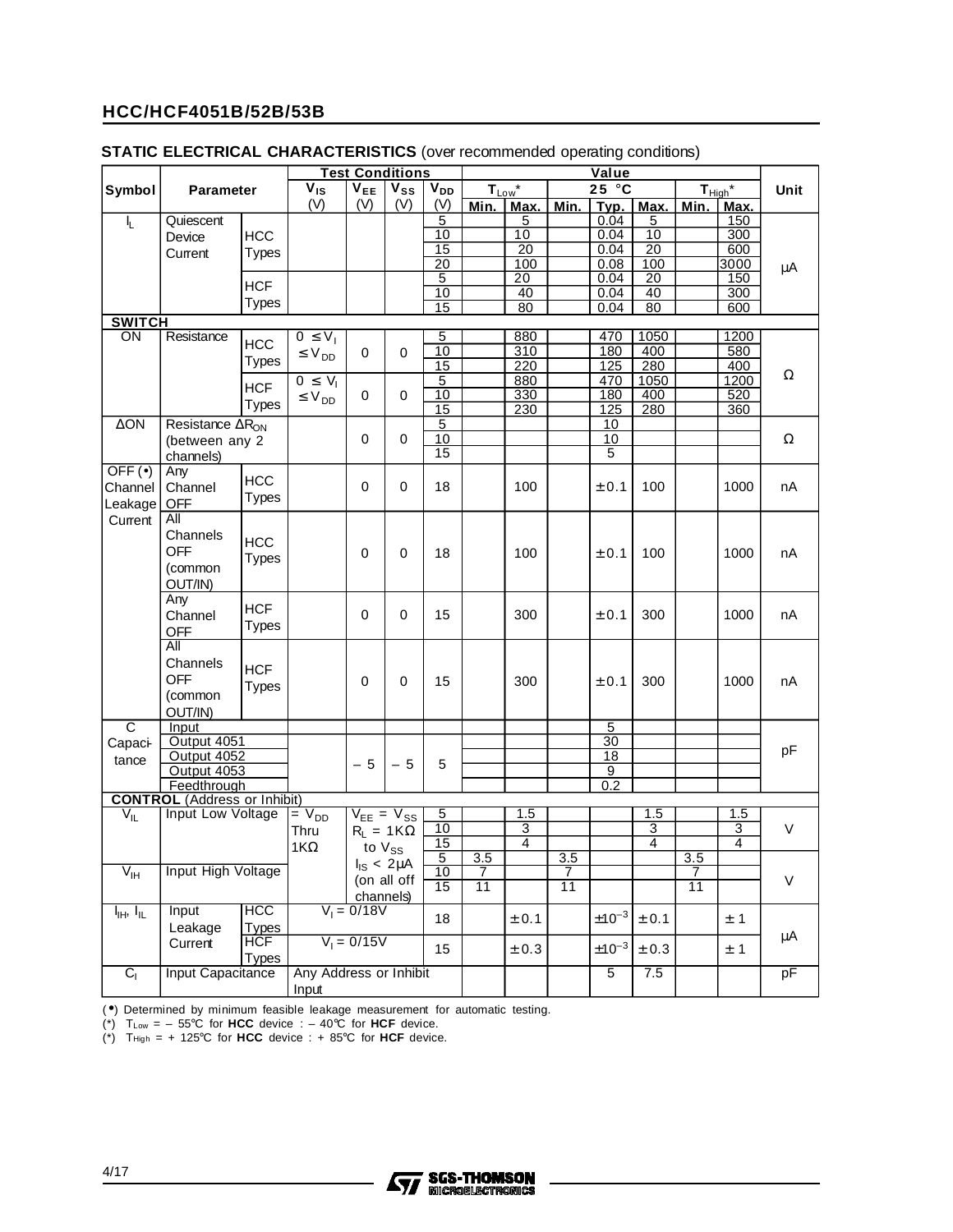#### **DYNAMIC ELECTRICAL CHARACTERISTICS**

 $(T_{amb} = 25^{\circ}C, C_L = 50pF$  all input square wave rise and fall time = 20ns)

|                                                | <b>Test Conditions</b>        |              |                            |                        |                 |                        | Value                                    |                   |      |             |            |
|------------------------------------------------|-------------------------------|--------------|----------------------------|------------------------|-----------------|------------------------|------------------------------------------|-------------------|------|-------------|------------|
| <b>Parameter</b>                               | $V_{EE}$<br>(V)               | $R_L$        | $f_i$<br>$(k\Omega)$ (kHz) | $V_{\text{IS}}$<br>(V) | $V_{SS}$<br>(V) | V <sub>DD</sub><br>(V) |                                          |                   |      | Typ.   Max. | Unit       |
| <b>SWITCH</b>                                  |                               |              |                            |                        |                 |                        |                                          |                   |      |             |            |
| t <sub>pd</sub> Propagation Delay Time         |                               |              |                            | 10 V                   |                 | 5                      |                                          |                   | 30   | 30          |            |
| (signal input to output)                       |                               | 200          |                            | エエ                     |                 | 10                     |                                          |                   | 15   | 60          | ns         |
|                                                |                               |              |                            |                        |                 | 15                     |                                          |                   | 11   | 20          |            |
| Frequency Response                             | $=$ $V_{SS}$                  | $\mathbf{1}$ |                            | 5(                     |                 | 10                     | V <sub>o</sub> at Common                 | 4053B             | 30   |             |            |
| Channel "ON" (sine wave                        |                               |              |                            |                        |                 |                        | OUT/IN                                   | 4052B             | 25   |             |            |
| input)                                         |                               |              |                            |                        |                 |                        |                                          | 4051B             | 20   |             | MHz        |
| at 20 Log $\frac{V_o}{V_l}$ = - 3dB            |                               |              |                            |                        |                 |                        | V <sub>o</sub> at any Channel            |                   | 60   |             |            |
| Feedthrough (all channels                      | $\overline{y} = \overline{y}$ | $\mathbf{1}$ |                            | 5(                     |                 | 10                     | V <sub>o</sub> at Common                 | 4053              | 8    |             |            |
| OFF)                                           |                               |              |                            |                        |                 |                        | OUT/IN                                   | 4052              | 10   |             |            |
| at 20 Log $\frac{V_o}{V_1}$ = -40dB            |                               |              |                            |                        |                 |                        |                                          | 4051              | 12   |             | MHz        |
|                                                |                               |              |                            |                        |                 |                        | V <sub>o</sub> at any Channel            |                   | 8    |             |            |
| Frequency Signal Crosstalk                     |                               |              |                            |                        |                 |                        | Between any 2 Channels                   |                   | 3    |             |            |
| at 20 Log $\frac{V_o}{V_1}$ = -40dB            | $=$ $V_{SS}$                  | $\mathbf{1}$ |                            | 5(•)                   |                 | 10 <sup>°</sup>        | Between Sections   measured              |                   | 6    |             |            |
|                                                |                               |              |                            |                        |                 |                        | 4052B only                               | on                |      |             | <b>MHz</b> |
|                                                |                               |              |                            |                        |                 |                        |                                          | common            |      |             |            |
|                                                |                               |              |                            |                        |                 |                        |                                          | measured          | 10   |             |            |
|                                                |                               |              |                            |                        |                 |                        |                                          | on any<br>channel |      |             |            |
|                                                |                               |              |                            |                        |                 |                        | Between any 2                            | in $Pin 2$        | 2.5  |             |            |
|                                                |                               |              |                            |                        |                 |                        | Sections 4053B                           | out Pin 14        |      |             | MHz        |
|                                                |                               |              |                            |                        |                 |                        | only                                     | in $Pin 15$       | 6    |             |            |
|                                                |                               |              |                            |                        |                 |                        |                                          | out Pin 14        |      |             |            |
| Sine Wave Distortion                           | $=$ $V_{SS}$                  | 10           | 1                          | $2(\bullet)$           |                 | 5                      |                                          |                   | 0.3  |             |            |
| $f_{is}$ = 1kHz Sine Wave                      |                               | 10           | 1                          | 3(•)                   |                 | 10                     |                                          |                   | 0.2  |             | %          |
|                                                |                               | 10           | 1                          | 5(•)                   |                 | 15                     |                                          |                   | 0.12 |             |            |
| <b>CONTROL</b> (Address or Inhibit)            |                               |              |                            |                        |                 |                        |                                          |                   |      |             |            |
| Progation Delay Time:                          | 0                             |              |                            |                        | 0               | 5                      |                                          |                   | 360  | 720         |            |
| Address-to Signal OUT<br>Channels ON or OFF    | 0                             |              |                            |                        | $\mathbf 0$     | 10                     |                                          |                   | 160  | 320         | ns         |
|                                                | 0                             |              |                            |                        | 0               | 15                     |                                          |                   | 120  | 240         |            |
|                                                | $-5$                          |              |                            |                        | $\Omega$        | 5                      |                                          |                   | 225  | 450         |            |
| Propagation Delay Time:                        | 0                             |              |                            |                        | $\Omega$        | 5                      |                                          |                   | 360  | 720         |            |
| Inhibit to Signal OUT                          | 0                             | 10           |                            |                        | $\mathbf 0$     | 10                     |                                          |                   | 160  | 320         | ns         |
| (channel turning ON)                           | 0                             |              |                            |                        | 0               | 15                     |                                          |                   | 120  | 240         |            |
|                                                | 10                            |              |                            |                        | 0               | 5                      |                                          |                   | 200  | 400         |            |
| Propagation Delay Time:                        | 0                             |              |                            |                        |                 | 5                      |                                          |                   | 200  | 450         |            |
| Inhibit to Signal OUT<br>(channel turning OFF) | 0                             | 0.3          |                            |                        |                 | 10                     |                                          |                   | 90   | 210         | ns         |
|                                                | 0                             |              |                            |                        |                 | 15                     |                                          |                   | 70   | 160         |            |
|                                                | $-10$                         |              |                            |                        |                 | 5                      |                                          |                   | 130  | 300         |            |
| Address or Inhibit to Signal<br>Crosstalk      | 0                             | $10*$        |                            |                        | 0               | 10                     | $V_C = V_{DD} - V_{SS}$ (square<br>wave) |                   | 65   |             | mV<br>peak |

 $(•)$  Peak to peak voltage symmetrical about  $V_{DD}$ - $V_{EE}$ 

2

(\*) Both ends of channel.

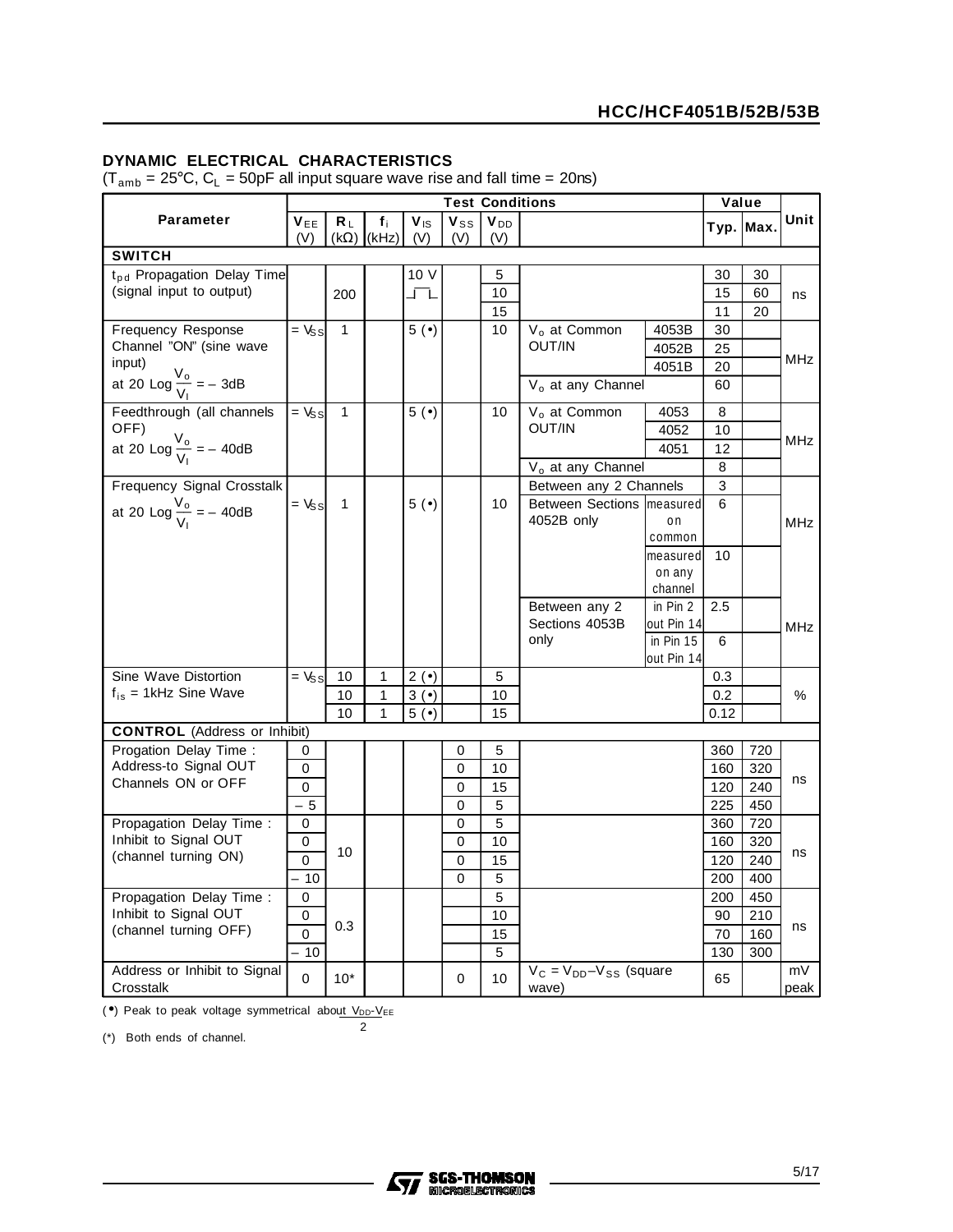Typical Channel ON Resistance vs. Input Signal Voltage (all types).



Typical Channel ON Resistance vs. Input Signal Voltage (all types).



Typical Dynamic Power Dissipation/Package vs. Switching Frequency and Test Circuit (4051B).







100

 $\mathbf{p}$ 

-10 L.  $-6$  $\overline{a}$ -2  $\bullet$  $\overline{\mathbf{z}}$  $\pmb{\epsilon}$ 6

Typical Channel ON Resistance vs. Input Signal Voltage (all types).

v<sub>is</sub> (v)



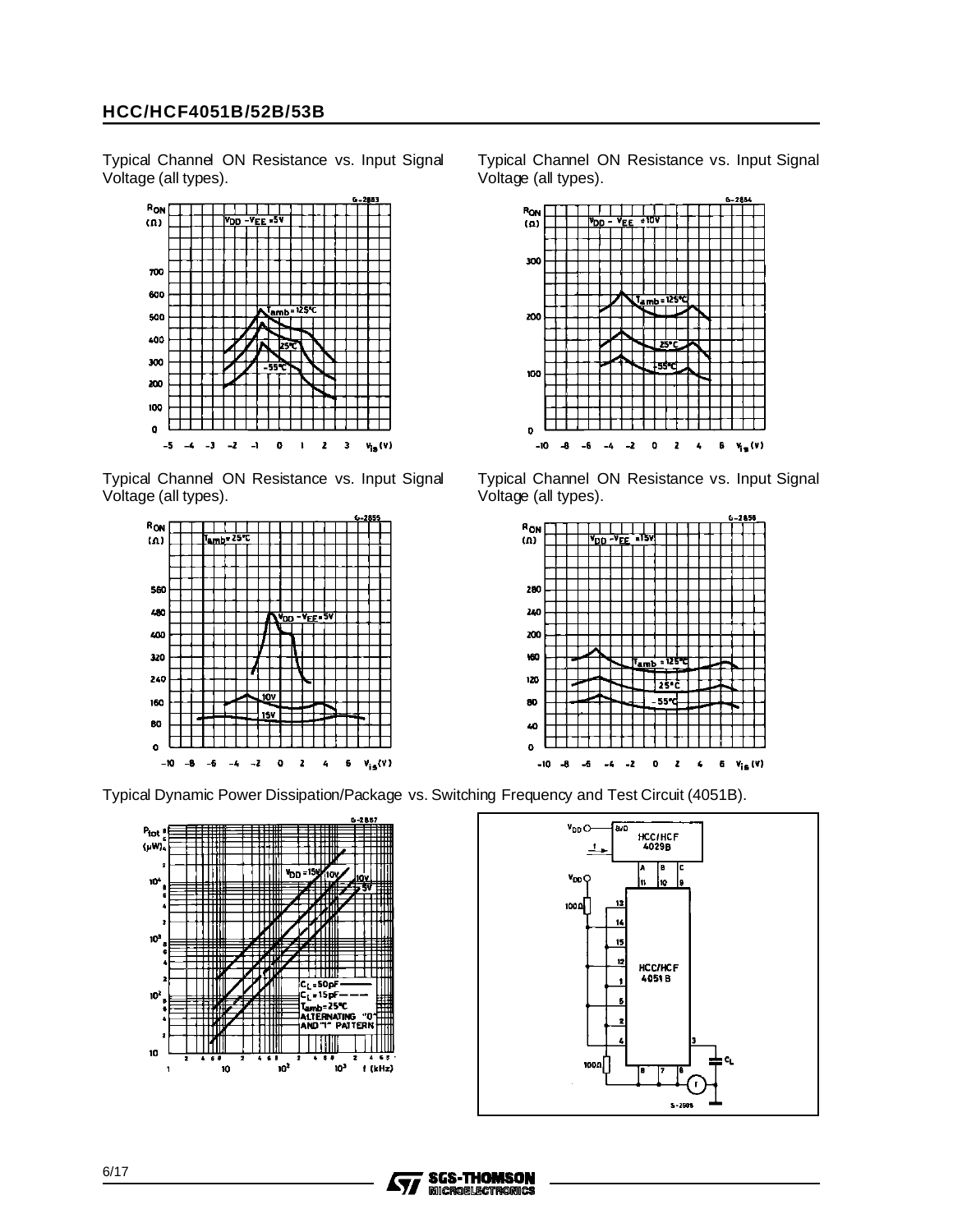Typical ON Characteristics for 1 of 8 Channels (4051B).



Typical Dynamic Power Dissipation/Package vs. Switching Frequency and Test Circuit (4052B).











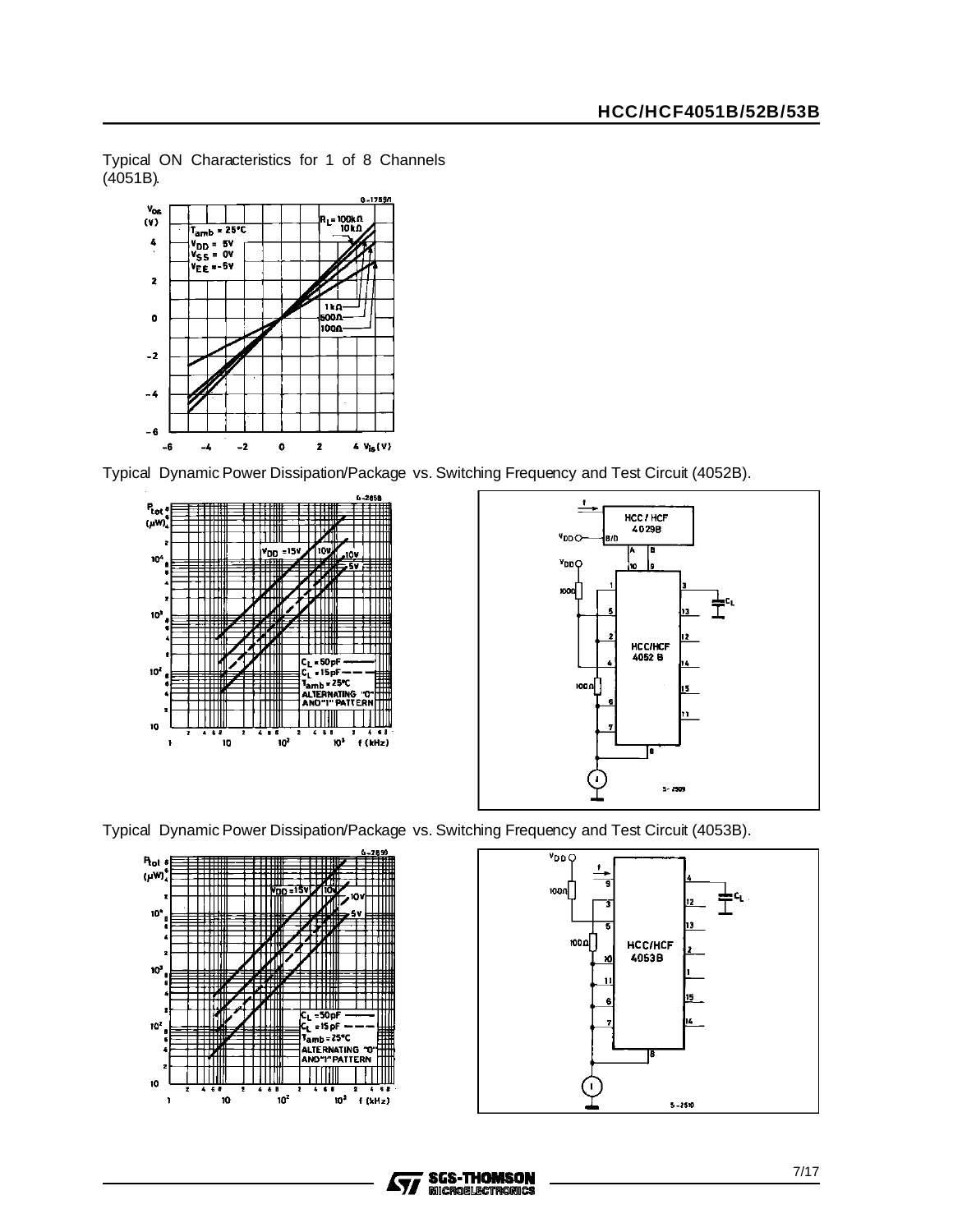#### **WAVEFORMS**

Channel Being Turned ON ( $R_L = 10K\Omega$ ). Channel Being Turned OFF ( $R_L = 300K\Omega$ ).



 $t_f = 20$ ns  $t_f = 20$ ns TURN-OFF TIME  $S - 2512$ 

#### **TYPICAL BIAS VOLTAGES**



The ADDRESS (digital-control inputs) and INHIBIT logic levels are : "0"=Vss and "1"=Vpp. The analog signal (trough the TG) may swing from VEE to VDD.

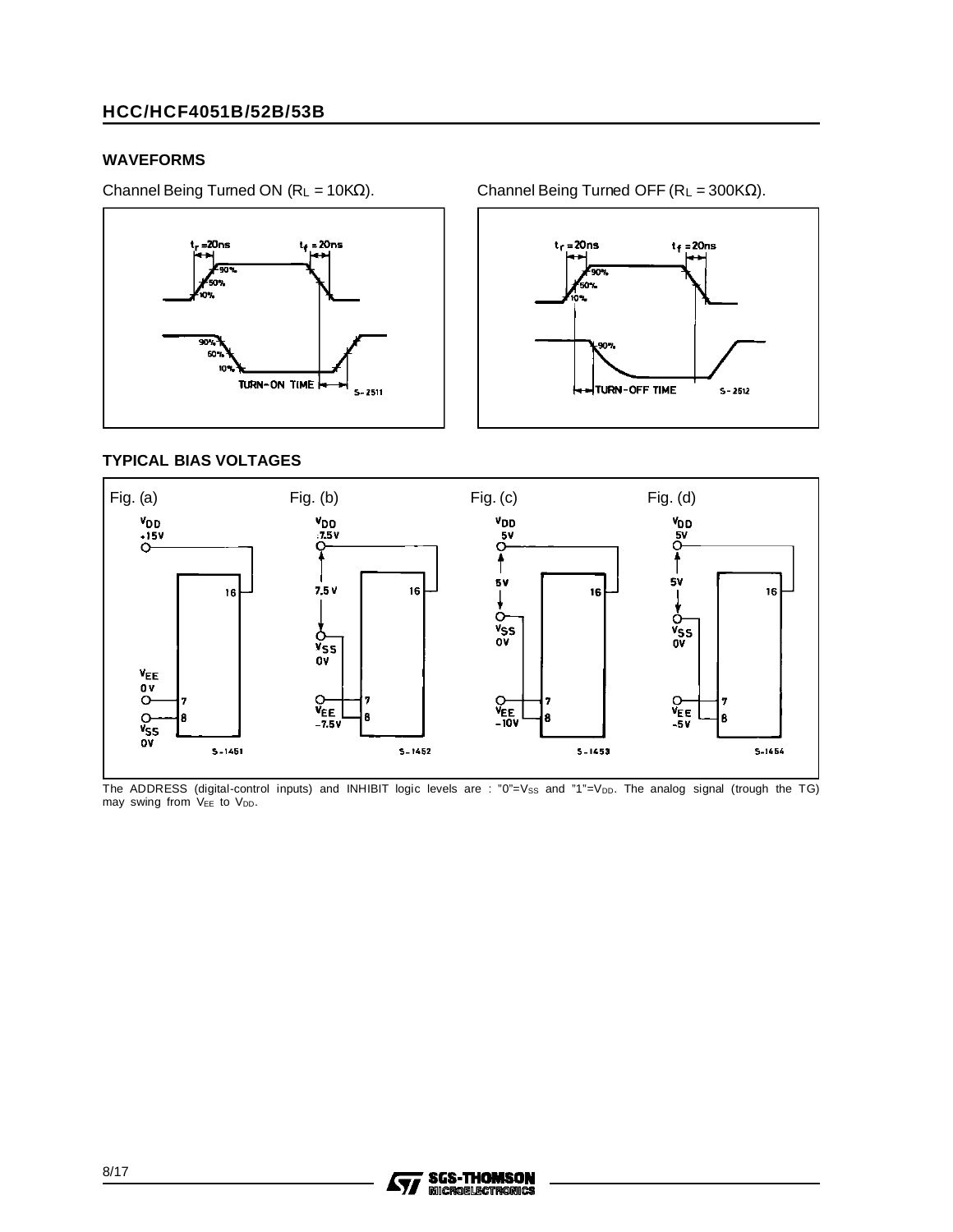#### **TYPICAL APPLICATIONS**

#### TYPICAL TIME-DIVISION APPLICATION OF THE 4052B



#### **SPECIAL CONSIDERATIONS**

Control of analog signals up to 20V peak-to-peak can be achieved by digital signal amplitudes of 4.5 to 20V (if  $V_{DD} - V_{SS} = 3V$ , a  $V_{DD} - V_{EE}$  of up to 13V can be controlled ; for  $V_{DD} - V_{EE}$  level differences above 13V, a  $V_{DD}$  –  $V_{SS}$  of at least 4.5V is required). For example, if  $V_{DD} = +5V$ ,  $V_{SS} = 0$ , and  $V_{EE} =$  $-13.5V$ , analog signals from  $-13.5V$  to  $+4.5V$  can be controlled by digital inputs of 0 to 4.5V. In certain applications, the external load-resistor current may  $include$  both  $V_{DD}$  and signal-line components. To avoid drawing V<sub>DD</sub> current when switch current flows into the transmission gate inputs, the voltage drop across the bidirectional switch mustnot exceed 0,8 volt (valvulated from  $R_{ON}$  values shown in ELECTRICAL CHARACTERISTICS CHART). No  $V_{DD}$  current will flow through  $R_L$  if the switch current flows into lead3 on the **HCC/HCF4051** ; leads 3 and 13 on the **HCC/HCF4052** ; leads 4, 14, and 15 on the **HCC/HCF4053**.

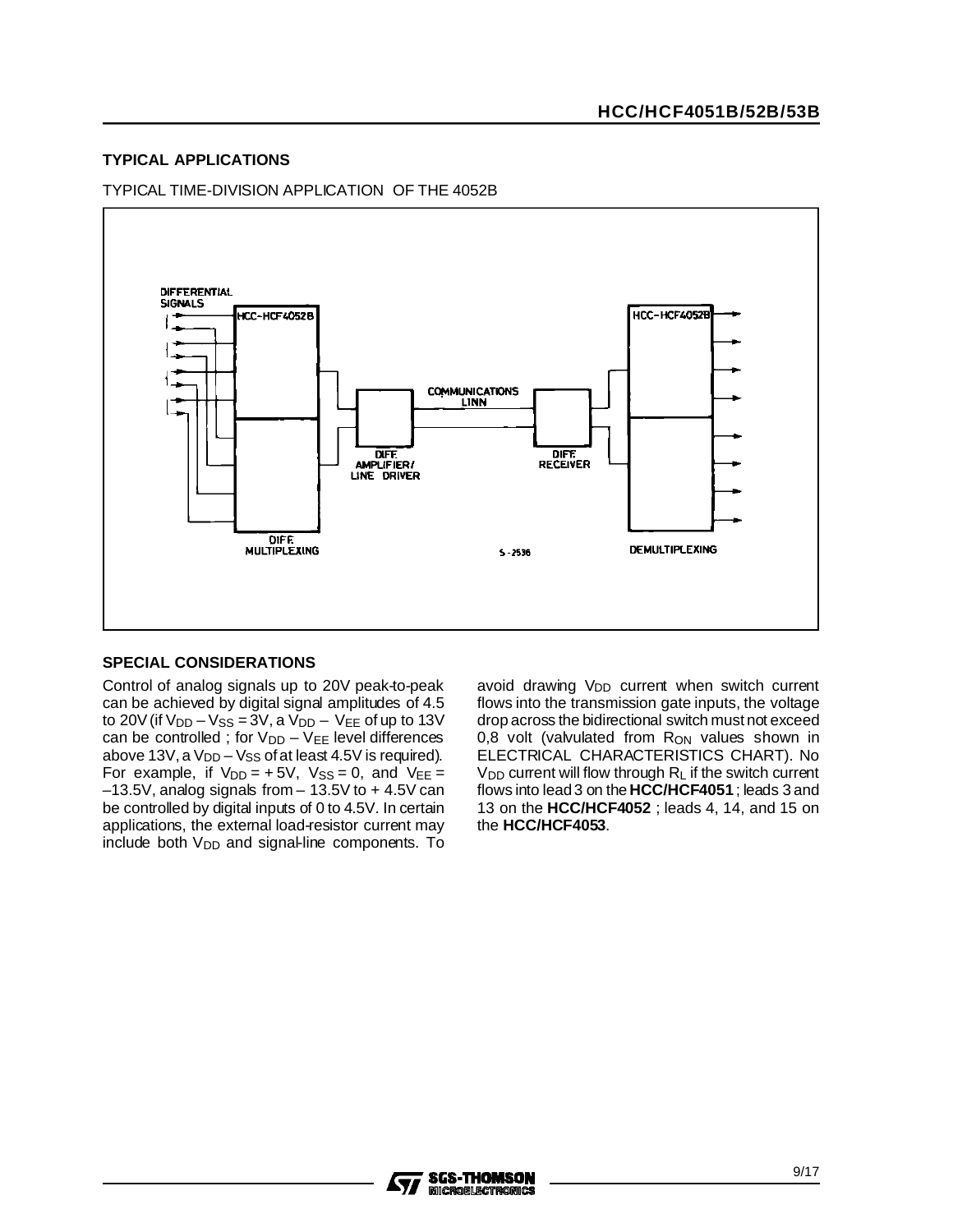#### **TEST CIRCUITS**

Off Channel Leakage Current-any Channel OFF.



Off Channel Leakage Current-all Channel OFF.







Propagation Delay-adress Input to Signal Output.





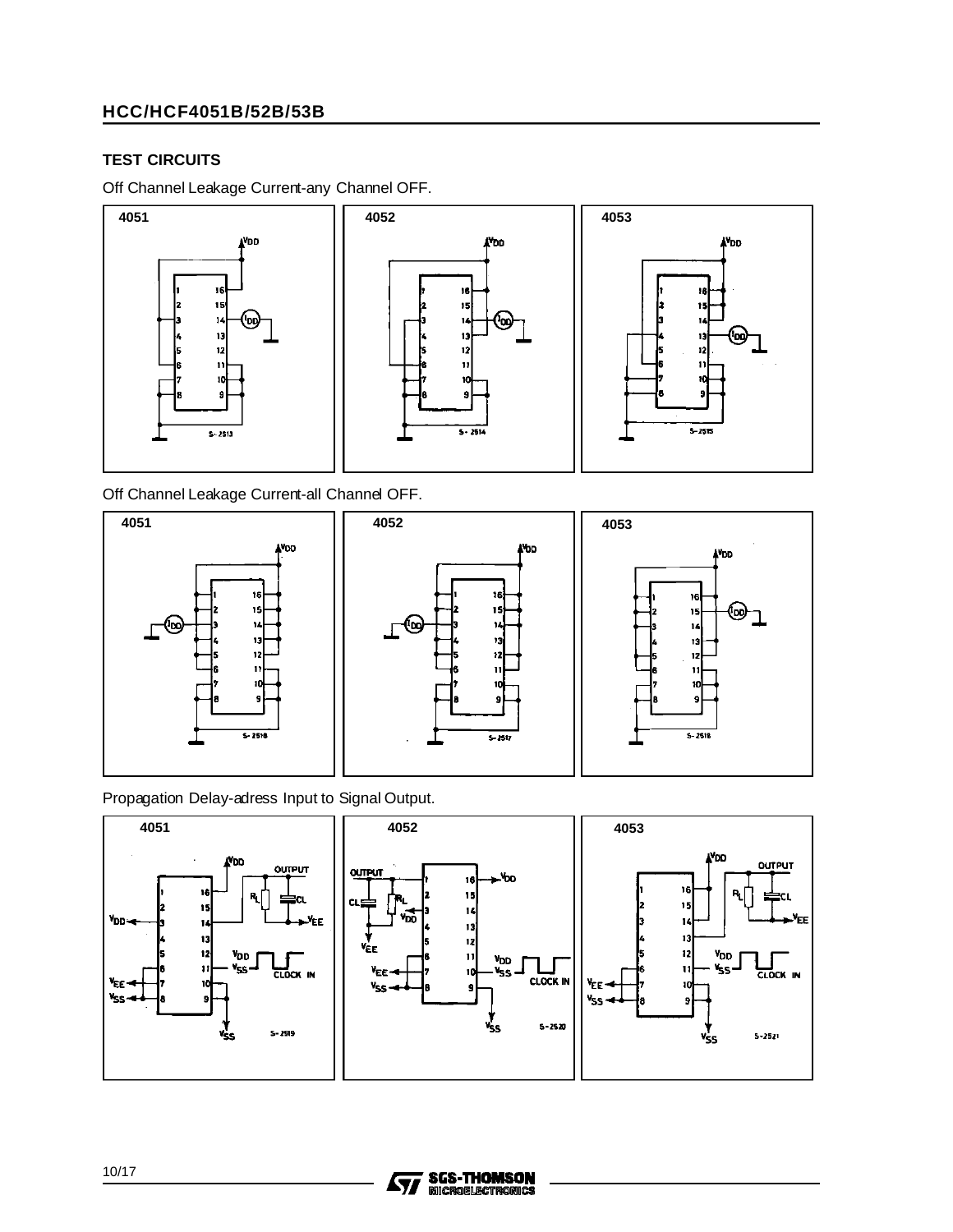### **TEST CIRCUITS** (continued)

Propagation Delay-Inhibit Input to Signal Output.



Input Voltage.



#### Quiescent Device Current. Channel ON Resistance





Meaurement Circuit.



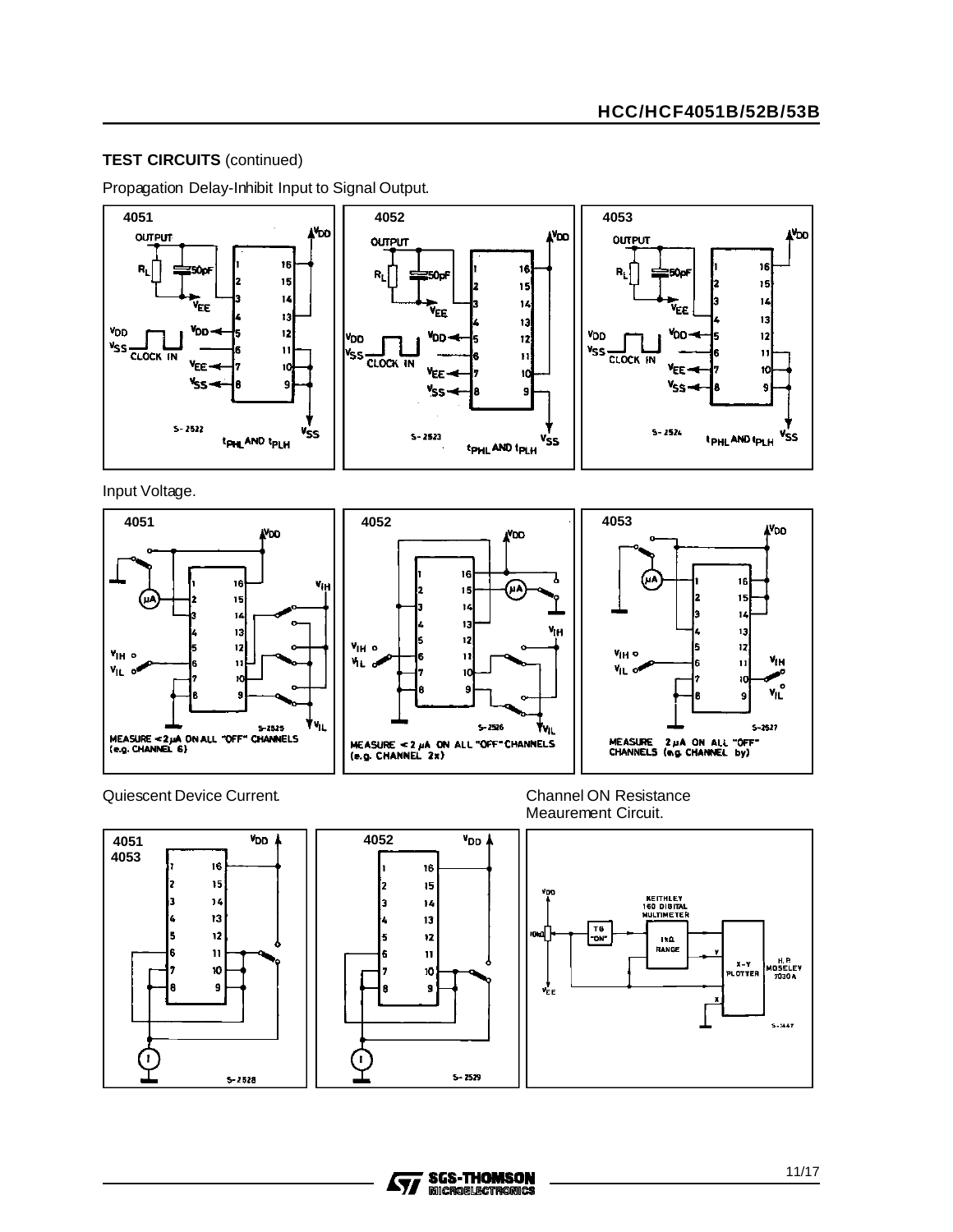#### **TEST CIRCUITS** (continued)



Crosstalk Betwen any two Channels (All Types).

Crosstalk Betweenn Duals or Triplets (4052-4053).



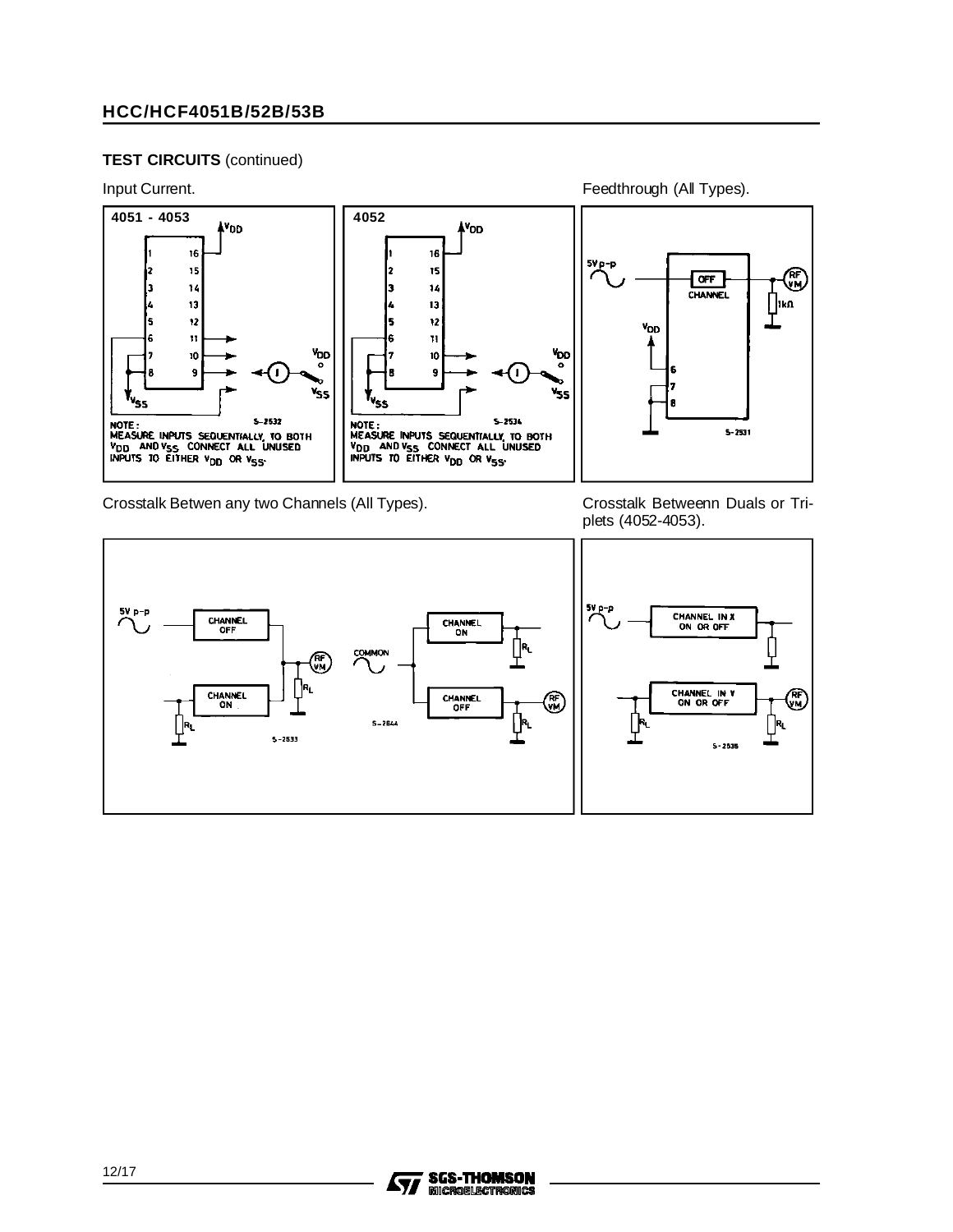| DIM.        |      | $\mathop{\rm mm}\nolimits$ |      | inch  |       |       |  |  |
|-------------|------|----------------------------|------|-------|-------|-------|--|--|
|             | MIN. | TYP.                       | MAX. | MIN.  | TYP.  | MAX.  |  |  |
| a1          | 0.51 |                            |      | 0.020 |       |       |  |  |
| $\sf B$     | 0.77 |                            | 1.65 | 0.030 |       | 0.065 |  |  |
| $\sf b$     |      | $0.5\,$                    |      |       | 0.020 |       |  |  |
| b1          |      | 0.25                       |      |       | 0.010 |       |  |  |
| $\mathsf D$ |      |                            | 20   |       |       | 0.787 |  |  |
| $\mathsf E$ |      | 8.5                        |      |       | 0.335 |       |  |  |
| ${\bf e}$   |      | 2.54                       |      |       | 0.100 |       |  |  |
| e3          |      | 17.78                      |      |       | 0.700 |       |  |  |
| $\mathsf F$ |      |                            | 7.1  |       |       | 0.280 |  |  |
| $\mathsf I$ |      |                            | 5.1  |       |       | 0.201 |  |  |
| $\mathsf L$ |      | 3.3                        |      |       | 0.130 |       |  |  |
| $\mathsf Z$ |      |                            | 1.27 |       |       | 0.050 |  |  |

## **Plastic DIP16 (0.25) MECHANICAL DATA**

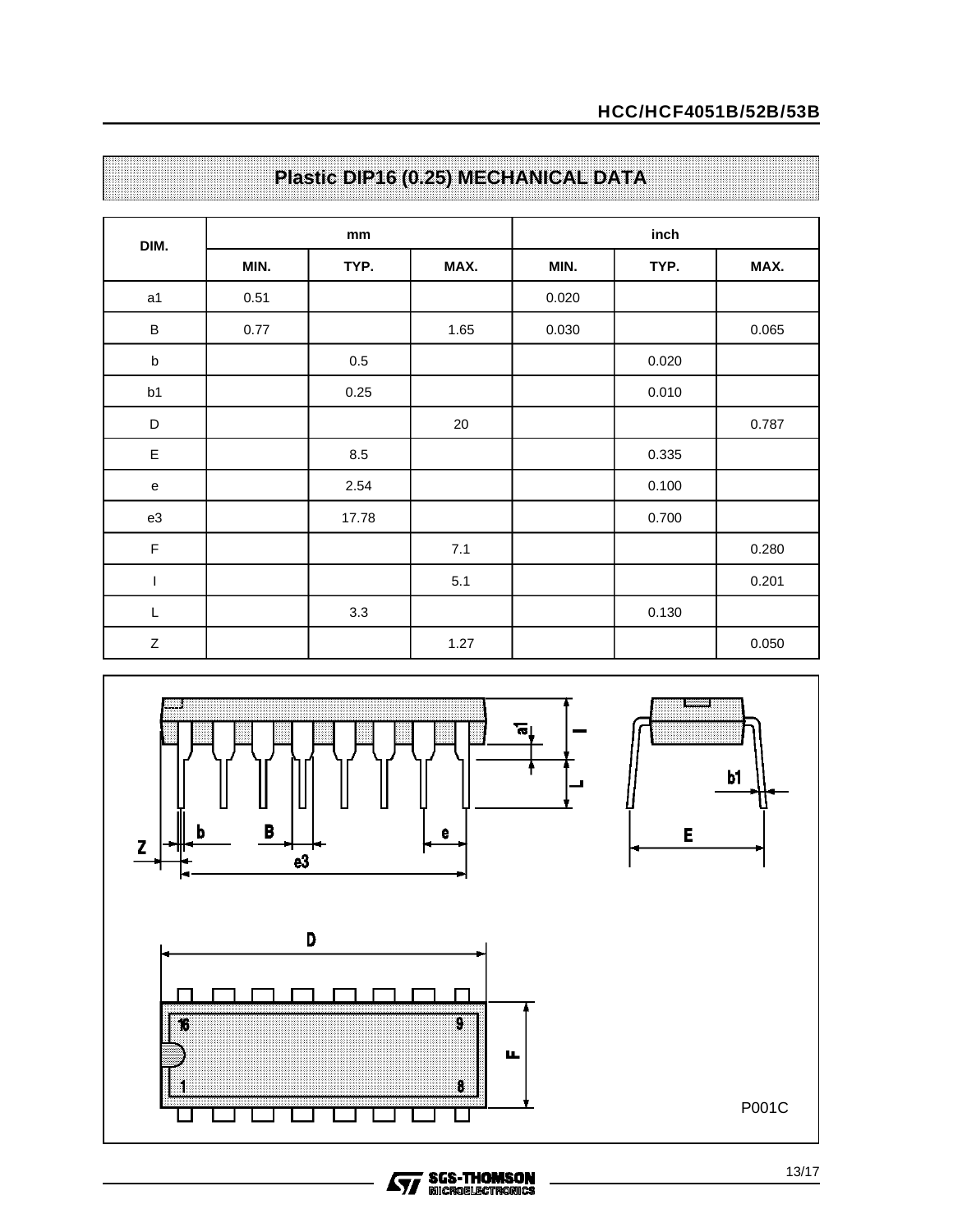## **Ceramic DIP16/1 MECHANICAL DATA**

| DIM.                      |      | mm    |                | inch  |       |       |  |
|---------------------------|------|-------|----------------|-------|-------|-------|--|
|                           | MIN. | TYP.  | MAX.           | MIN.  | TYP.  | MAX.  |  |
| A                         |      |       | 20             |       |       | 0.787 |  |
| $\sf B$                   |      |       | $\overline{7}$ |       |       | 0.276 |  |
| D                         |      | 3.3   |                |       | 0.130 |       |  |
| $\mathsf E$               | 0.38 |       |                | 0.015 |       |       |  |
| e3                        |      | 17.78 |                |       | 0.700 |       |  |
| $\mathsf F$               | 2.29 |       | 2.79           | 0.090 |       | 0.110 |  |
| G                         | 0.4  |       | 0.55           | 0.016 |       | 0.022 |  |
| $\boldsymbol{\mathsf{H}}$ | 1.17 |       | 1.52           | 0.046 |       | 0.060 |  |
| L                         | 0.22 |       | 0.31           | 0.009 |       | 0.012 |  |
| M                         | 0.51 |       | 1.27           | 0.020 |       | 0.050 |  |
| ${\sf N}$                 |      |       | 10.3           |       |       | 0.406 |  |
| $\sf P$                   | 7.8  |       | 8.05           | 0.307 |       | 0.317 |  |
| $\mathsf Q$               |      |       | 5.08           |       |       | 0.200 |  |



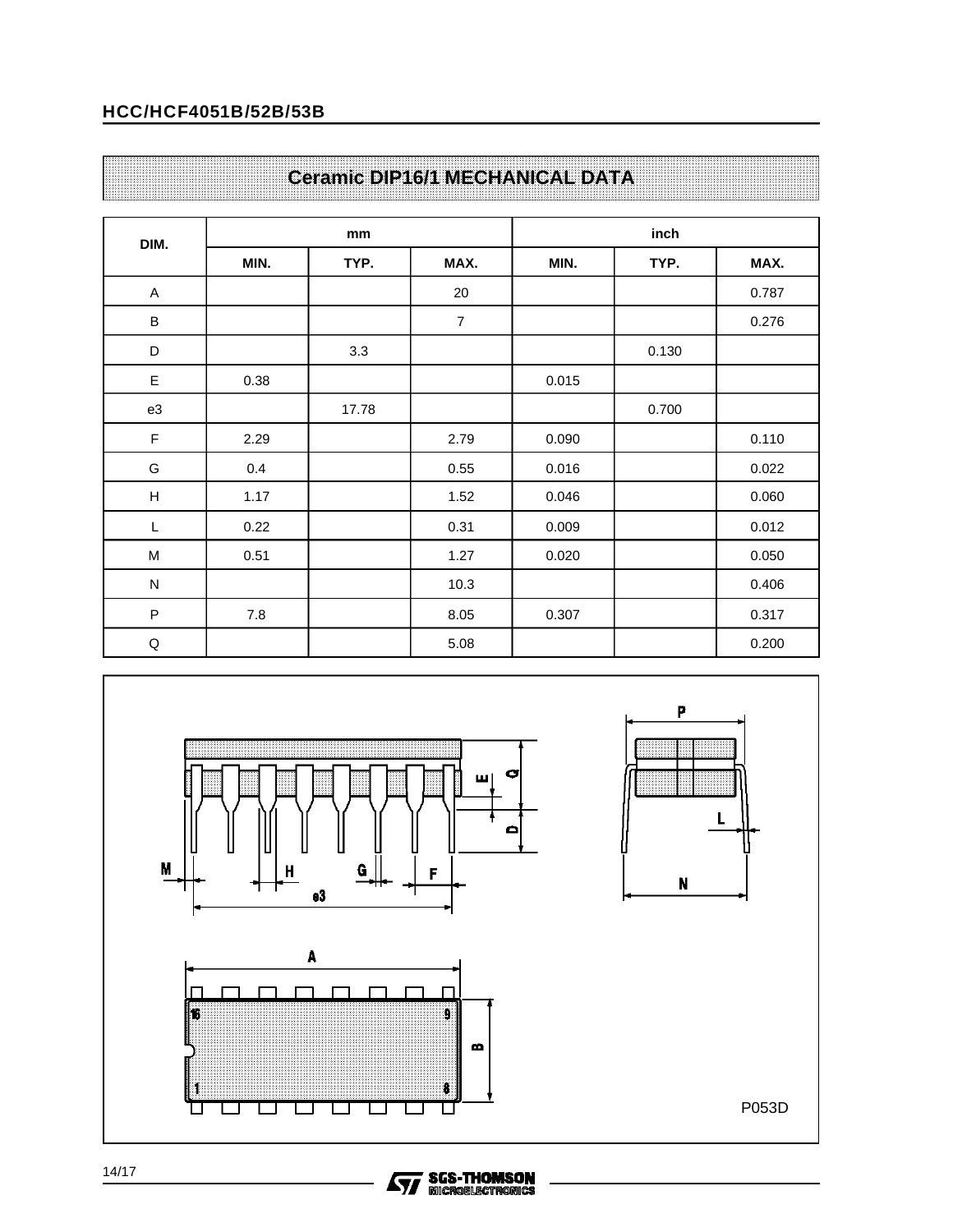| DIM.           |                  | mm         |      | inch  |       |       |  |  |  |  |
|----------------|------------------|------------|------|-------|-------|-------|--|--|--|--|
|                | MIN.             | TYP.       | MAX. | MIN.  | TYP.  | MAX.  |  |  |  |  |
| A              |                  |            | 1.75 |       |       | 0.068 |  |  |  |  |
| a1             | 0.1              |            | 0.2  | 0.004 |       | 0.007 |  |  |  |  |
| a2             |                  |            | 1.65 |       |       | 0.064 |  |  |  |  |
| $\sf b$        | 0.35             |            | 0.46 | 0.013 |       | 0.018 |  |  |  |  |
| b1             | 0.19             |            | 0.25 | 0.007 |       | 0.010 |  |  |  |  |
| C              |                  | 0.5        |      |       | 0.019 |       |  |  |  |  |
| c <sub>1</sub> |                  | 45° (typ.) |      |       |       |       |  |  |  |  |
| D              | 9.8              |            | 10   | 0.385 |       | 0.393 |  |  |  |  |
| E              | 5.8              |            | 6.2  | 0.228 |       | 0.244 |  |  |  |  |
| e              |                  | 1.27       |      |       | 0.050 |       |  |  |  |  |
| e3             |                  | 8.89       |      |       | 0.350 |       |  |  |  |  |
| F              | 3.8              |            | 4.0  | 0.149 |       | 0.157 |  |  |  |  |
| G              | 4.6              |            | 5.3  | 0.181 |       | 0.208 |  |  |  |  |
| L              | 0.5              |            | 1.27 | 0.019 |       | 0.050 |  |  |  |  |
| M              |                  |            | 0.62 |       |       | 0.024 |  |  |  |  |
| $\mathbb S$    | $8^\circ$ (max.) |            |      |       |       |       |  |  |  |  |

## **SO16 (Narrow) MECHANICAL DATA**



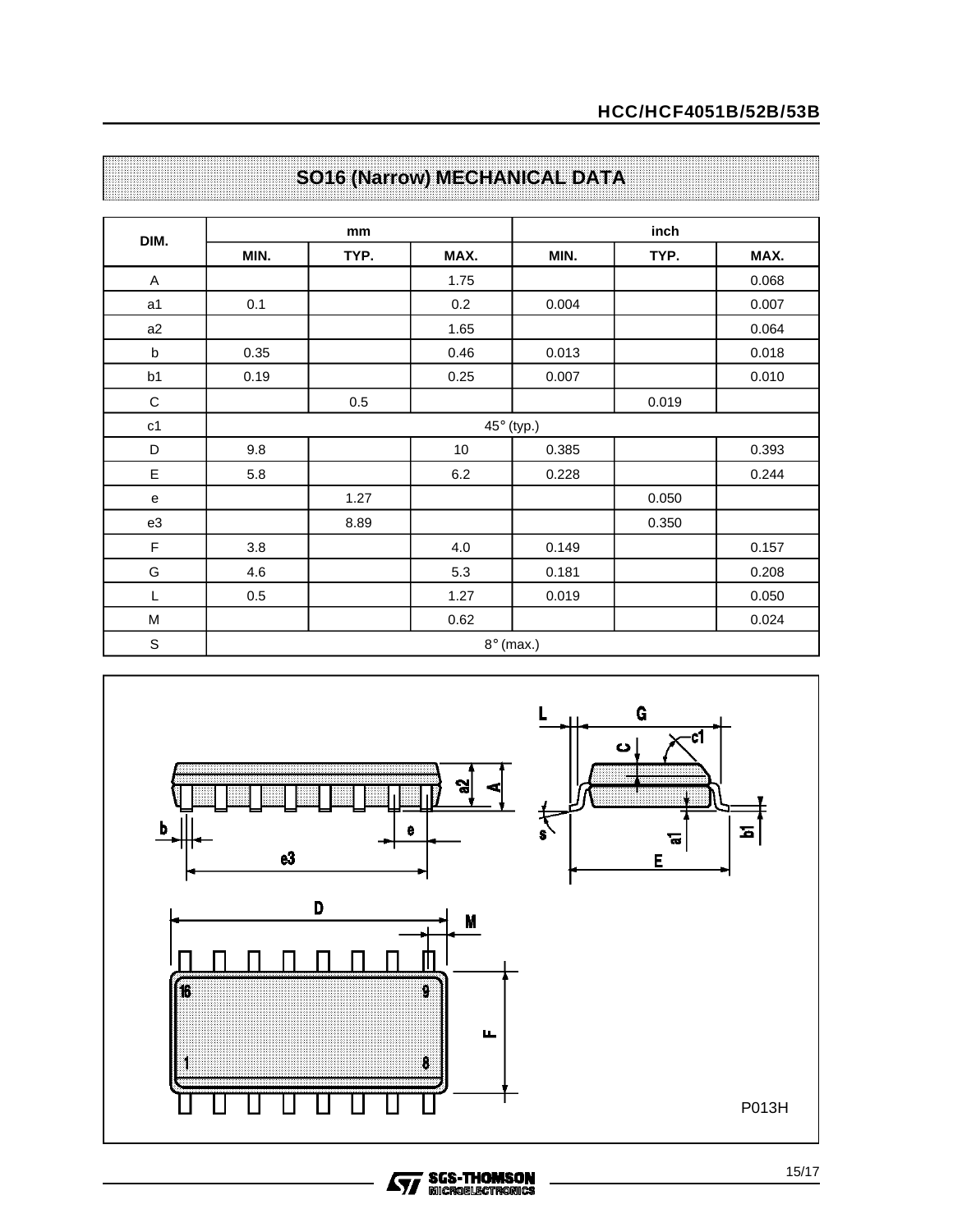## **PLCC20 MECHANICAL DATA**

| DIM.                                                                                                       |      | mm   |       | inch  |       |       |  |
|------------------------------------------------------------------------------------------------------------|------|------|-------|-------|-------|-------|--|
|                                                                                                            | MIN. | TYP. | MAX.  | MIN.  | TYP.  | MAX.  |  |
| A                                                                                                          | 9.78 |      | 10.03 | 0.385 |       | 0.395 |  |
| $\sf B$                                                                                                    | 8.89 |      | 9.04  | 0.350 |       | 0.356 |  |
| $\mathsf D$                                                                                                | 4.2  |      | 4.57  | 0.165 |       | 0.180 |  |
| d1                                                                                                         |      | 2.54 |       |       | 0.100 |       |  |
| d2                                                                                                         |      | 0.56 |       |       | 0.022 |       |  |
| E                                                                                                          | 7.37 |      | 8.38  | 0.290 |       | 0.330 |  |
| e                                                                                                          |      | 1.27 |       |       | 0.050 |       |  |
| e3                                                                                                         |      | 5.08 |       |       | 0.200 |       |  |
| $\mathsf F$                                                                                                |      | 0.38 |       |       | 0.015 |       |  |
| G                                                                                                          |      |      | 0.101 |       |       | 0.004 |  |
| $\mathsf{M}% _{T}=\mathsf{M}_{T}\!\left( a,b\right) ,\ \mathsf{M}_{T}=\mathsf{M}_{T}\!\left( a,b\right) ,$ |      | 1.27 |       |       | 0.050 |       |  |
| M <sub>1</sub>                                                                                             |      | 1.14 |       |       | 0.045 |       |  |